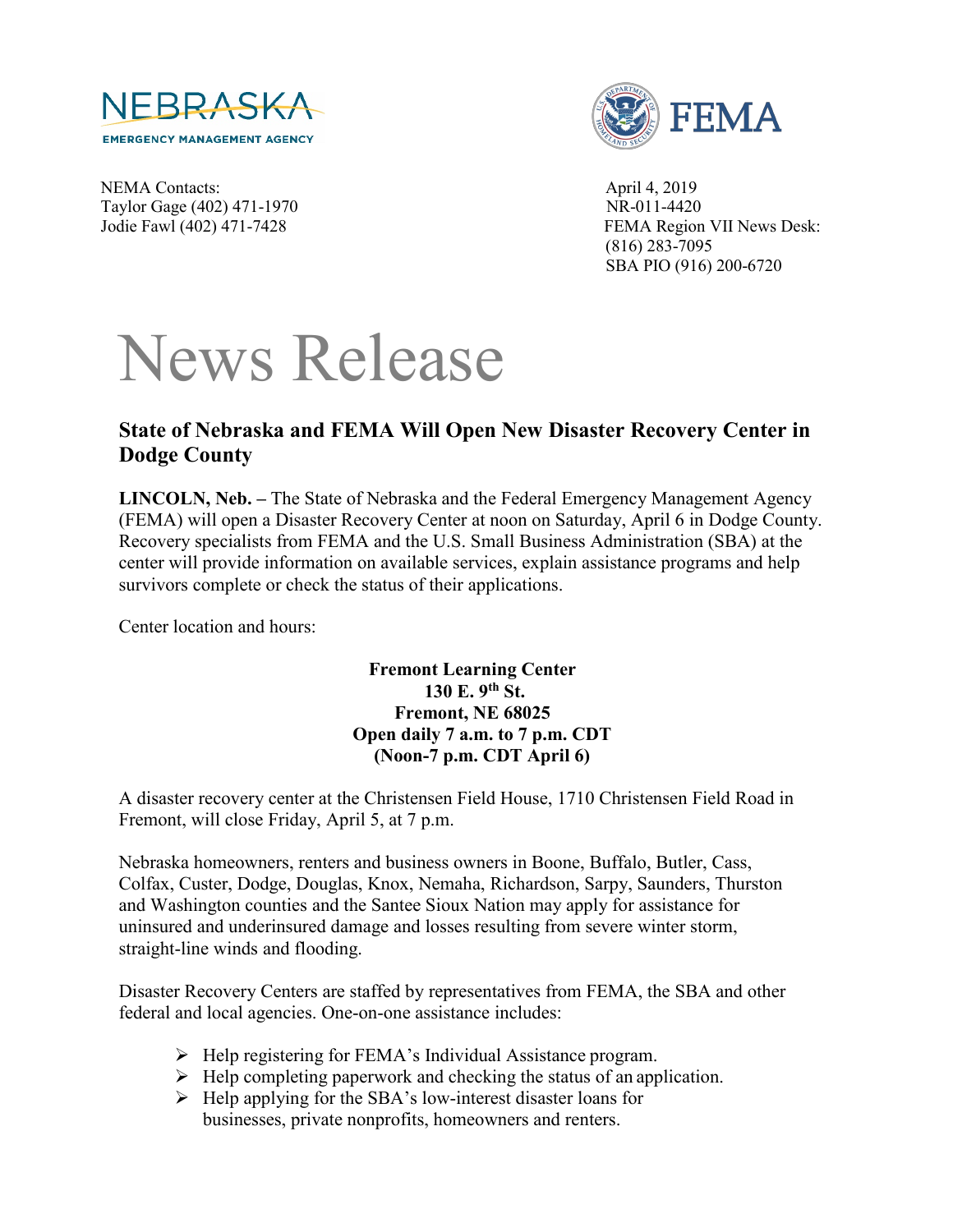- $\triangleright$  Referrals to other state, federal and voluntary organizations offering information about additional disaster assistance.
- $\triangleright$  Help understanding how to appeal FEMA eligibility decisions.
- $\triangleright$  Accommodations to meet the needs of the entire community, including people with disabilities. Centers are equipped with captioned phones, video remote interpreting and assistive listening devices.
- $\triangleright$  If you need an accommodation or assistance due to a disability, please notify FEMA staff at the time of registration or anytime during the assistance process.

Applicants for disaster assistance should have the following information on hand:

- $\triangleright$  Social Security number
- $\triangleright$  Address of the damaged primary residence
- $\triangleright$  Description of the damage
- $\triangleright$  Information about insurance coverage
- $\triangleright$  A current contact telephone number
- $\triangleright$  An address where they can receive mail
- $\triangleright$  Bank account and routing numbers for direct deposit of funds

## **How to Register with FEMA:**

- Online, visit [www.DisasterAssistance.gov.](http://www.disasterassistance.gov/)
- On a smart phone, download the **FEMA app** and click on "disaster resources," then "apply for assistance online."
- By phone, call FEMA's toll-free registration line at **800-621-3362 or (TTY) 800-462- 7585**; or use 711 or Video Relay Service (VRS). Telephone registration is available from 7 a.m. to 10 p.m. Central Daylight Time seven days a week.
- Visit a **Disaster Recovery Center** and speak to a FEMA specialist one-on-one. To find the nearest DRC, go online to [FEMA.gov/DRC.](https://www.fema.gov/disaster-recovery-centers)

SBA disaster assistance employees are committed to helping businesses and residents rebuild as quickly as possible. SBA representatives are available to answer questions about SBA's disaster loan program and help business owners and residents apply for low-interest disaster recovery loans.

Businesses and residents can visit *[www.SBA.gov/disaster](http://www.sba.gov/disaster)*, call SBA's Customer Service Center at **800-659-2955** or email *[disastercustomerservice@sba.gov.](mailto:disastercustomerservice@sba.gov)* TTY users may also call **800-877- 8339**.

For more information on Nebraska's disaster recovery, visit [fema.gov/disaster/4420.](https://www.fema.gov/disaster/4420)

###

*FEMA's mission is helping people before, during, and after disasters.*